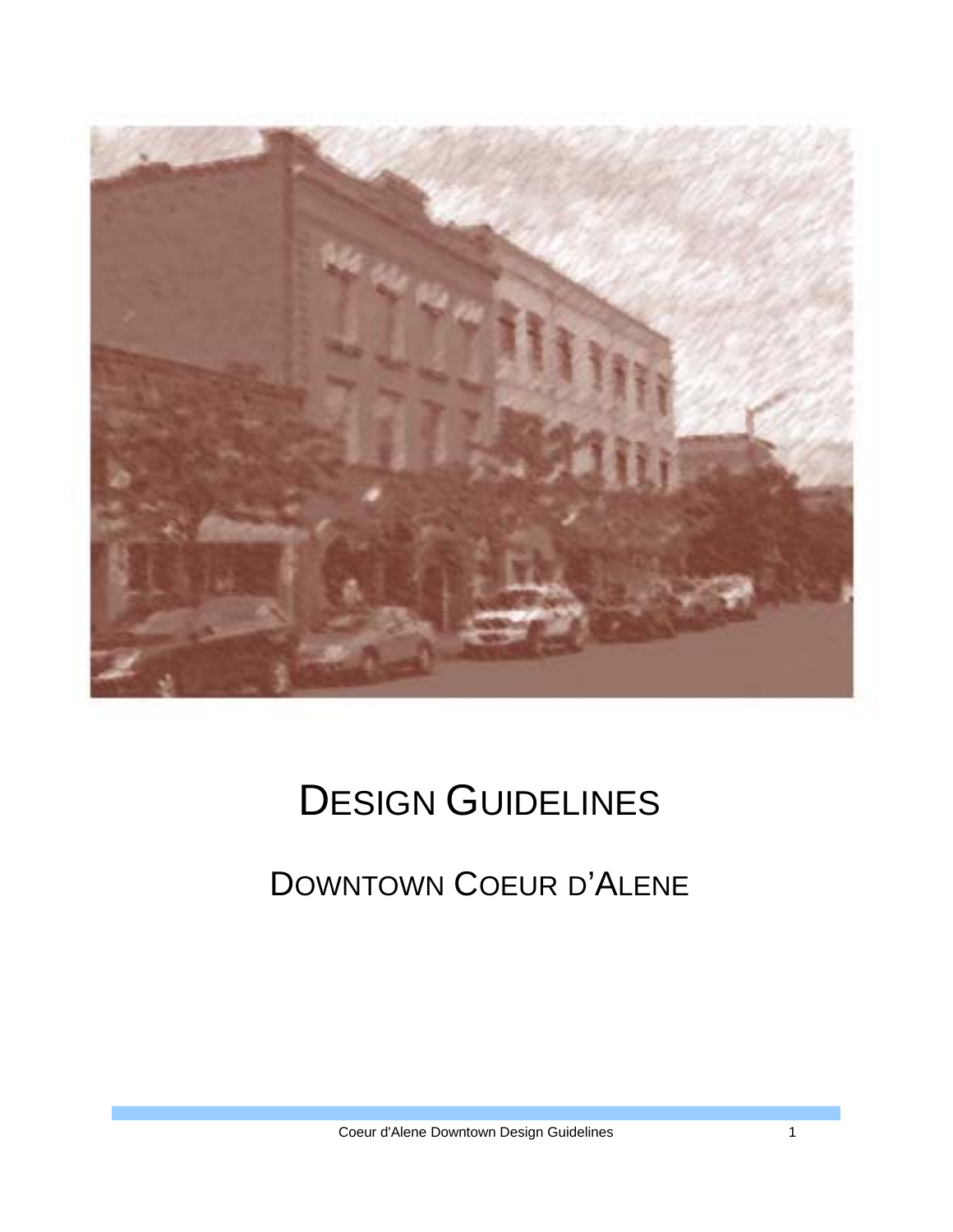#### District Boundaries

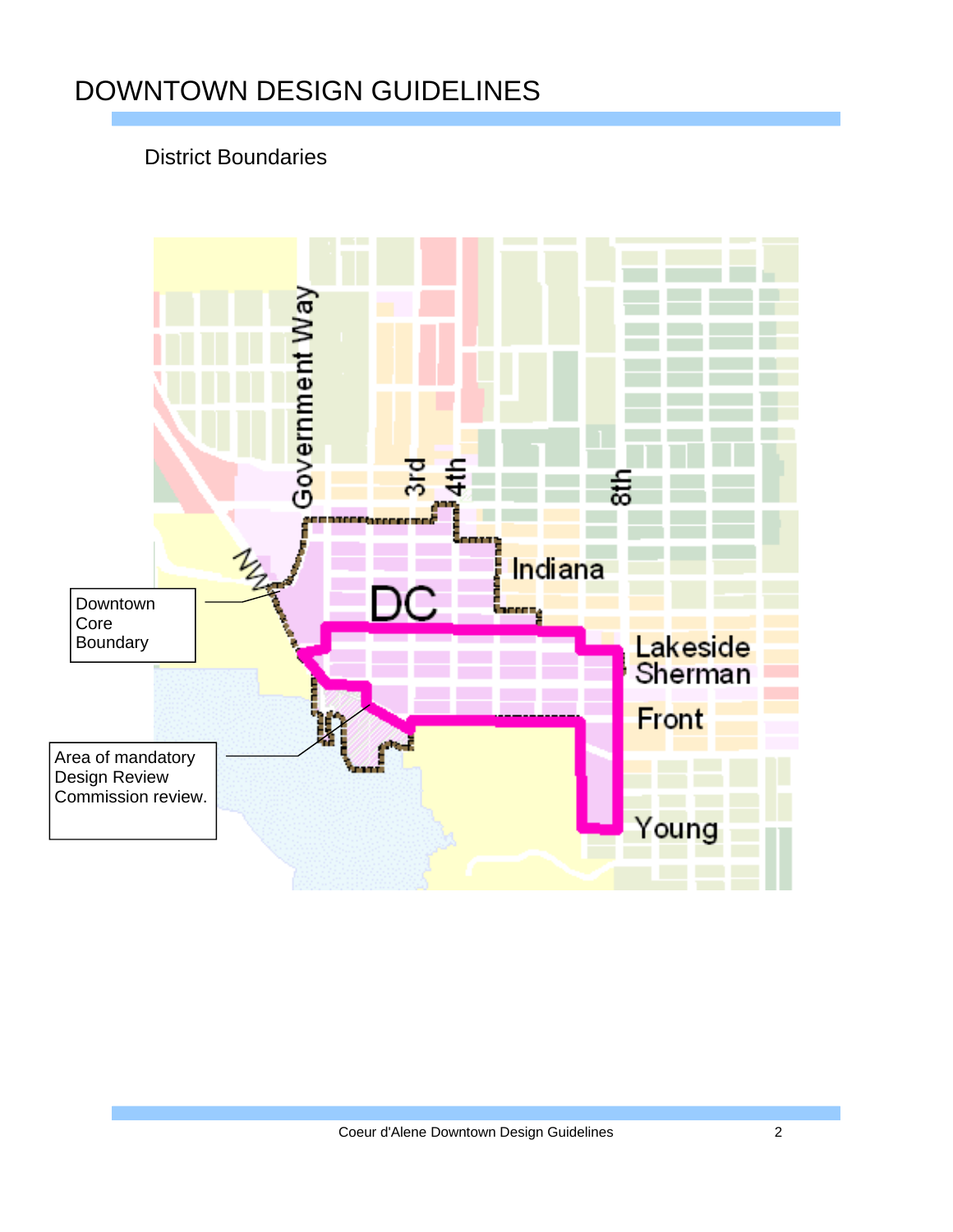#### **DEFINITIONS**

For the purposes of the Downtown Design Guidelines, the following definitions apply:

**Gateways:** Gateways are key intersections within and around the edges of downtown that require special treatment. The gateways are:

- Intersection of Sherman Ave. and Second St.
- Intersection of Sherman Ave. and Fourth St.
- Intersection of Front Ave. and Fourth St.
- Intersection of Sherman Ave. and Seventh St.

**Pedestrian-Oriented Streets:** Streets that are intended to have a lively, pedestrian friendly environment in the downtown. The pedestrian-oriented streets are:

- Sherman Ave. from Second St. to Sixth St.
- Second Ave, from Lakeside Ave, to Sherman Ave.
- Third St. from Lakeside Ave. to Front Ave.
- Fourth St. from Lakeside Ave. to Front Ave.
- Fifth St. from Lakeside Ave. to Front Ave.
- Sixth St. from Lakeside Ave. to Front Ave.

**Vehicular-Oriented Streets:** Streets that are intended to present a lively and inviting environment as vehicles drive through the downtown. The vehicular-oriented streets are:

- Northwest Blvd. from Government Way to First St.
- Lakeside Ave. from Government Way to Seventh St.
- Sherman Ave. from First St. to Second St.
- Sherman Ave. from Sixth St. to Eighth St.
- Front Ave. from Second St. to Seventh St.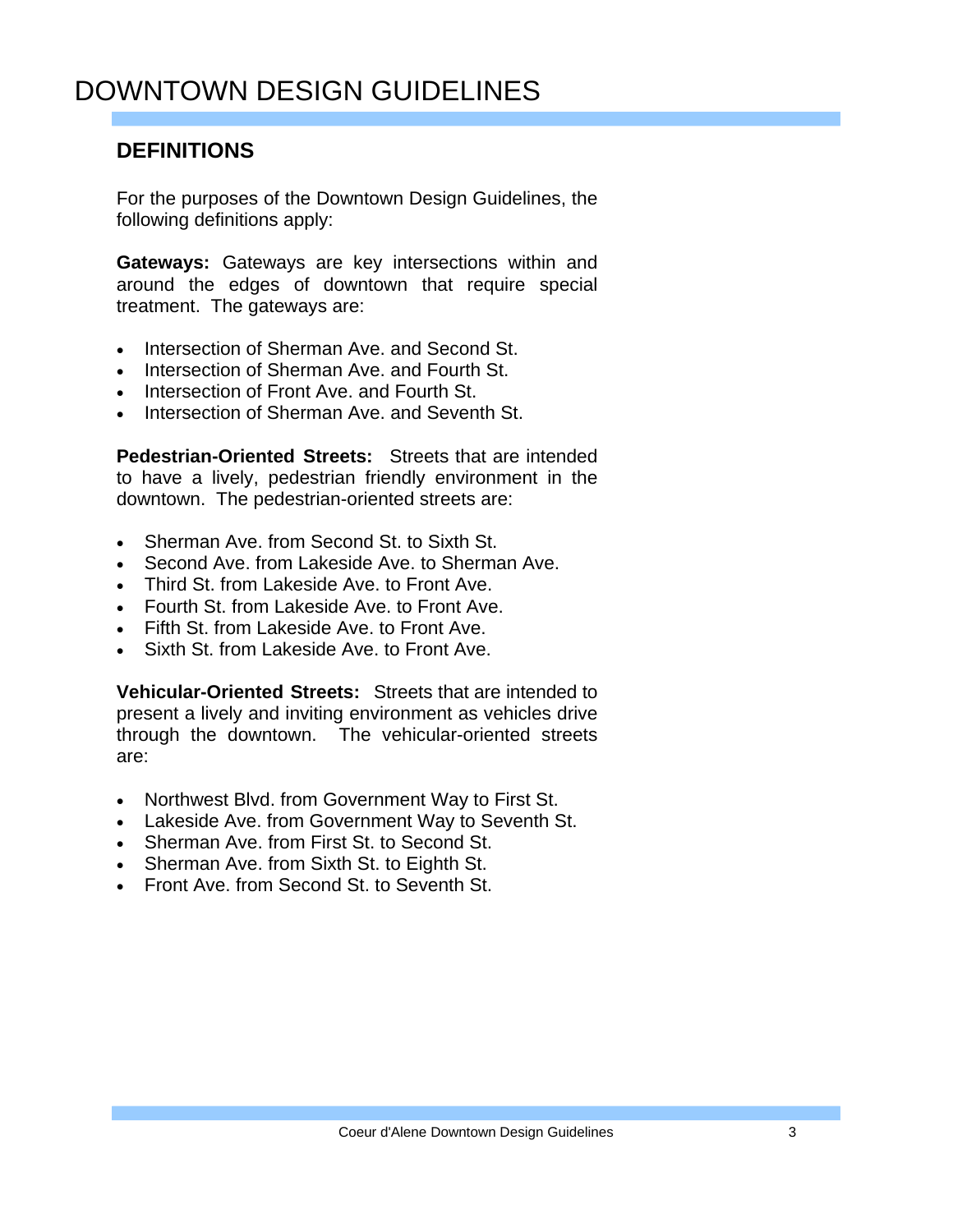#### LOCATION OF PARKING

In order to diminish the visual impact of parking areas and to enhance the pedestrian experience:

- 1. Surface parking lots shall be located behind buildings to the greatest extent possible. If necessary, parking lots may be located to the side of the building. Surface parking lots should never be located between the public street and the building or at intersection corners.
- 2. Sharing surface parking lots, between surrounding businesses or day and night uses is encouraged.



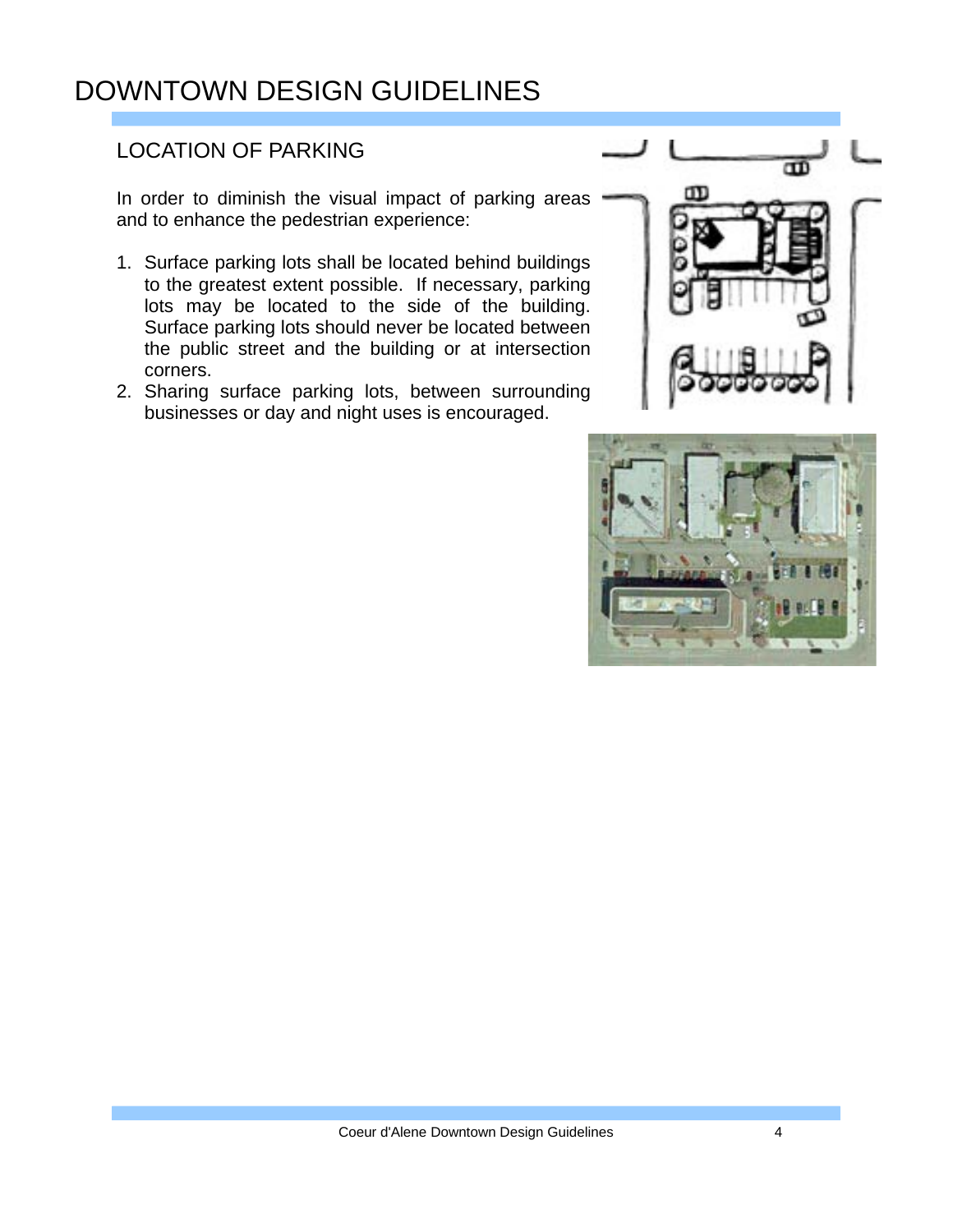#### SCREENING OF PARKING LOTS

In order to reduce the visual impact of surface parking lots:

- 1. Parking lots that abut a public street shall be screened with a continuous screen that is at least 2 feet in height and no more than 3 feet in height. The screen may be one or a combination of the following treatments:
	- a. Landscape plantings consisting of evergreen shrubs and groundcover materials.
	- b. Low walls made of concrete, masonry, or other similar material.
	- c. Continuous raised planters planted with evergreen shrubs.
	- d. Use of Railings:

 In the event that there is insufficient space to allow the use of evergreen plant material or low walls to screen parking areas, a railing with articulation of detail may be used.

- 2. Walls and raised planters shall not exceed a maximum height of 3 feet, unless all of the following are provided:
	- a. Screen treatment does not create a safety hazard.
	- b. Portion of treatment that is above 3 feet in height is a minumum 75% transparent (i.e. see-through metal railing, trellis, or other similar treatment).
	- c. Portion of wall/landscape treatment that is above 3 feet in height provides added visual interest, detail, and character suitable to the character of the development.

3. Chain link fencing shall not be permitted to be used to screen or enclose parking along a public sidewalk.





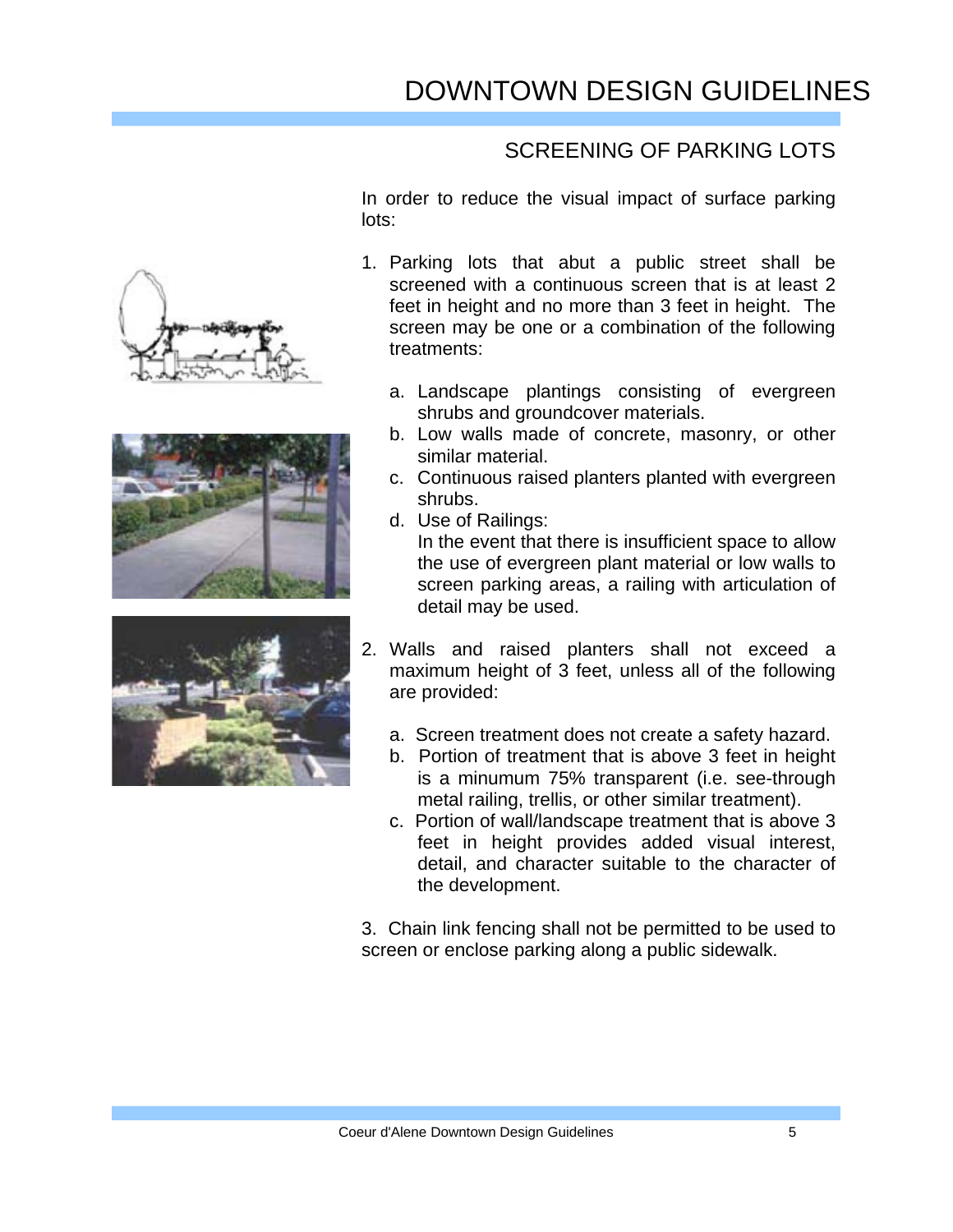#### PARKING LOT LANDSCAPE

In order to reduce the visual mass of surface parking lots:

- 1. Parking lot landscape should reinforce the pedestrian and vehicular circulation, especially parking lot entrances, ends of driving aisles, and pedestrian walkways leading through parking lots.
- 2. Where the parking lot is located to the side of the building and partially abuts the public street, one shade tree for every six spaces shall be provided. (In those rare instances in which lots are in front of buildings this same guideline shall apply.)
- 3. Where the parking lot is located behind the building and is not visible from the public street, one shade tree for every eight spaces shall be provided.
- 4. A minimum 4-foot setback shall be provided for all trees and shrubs where the vehicle overhang extends into landscape areas.





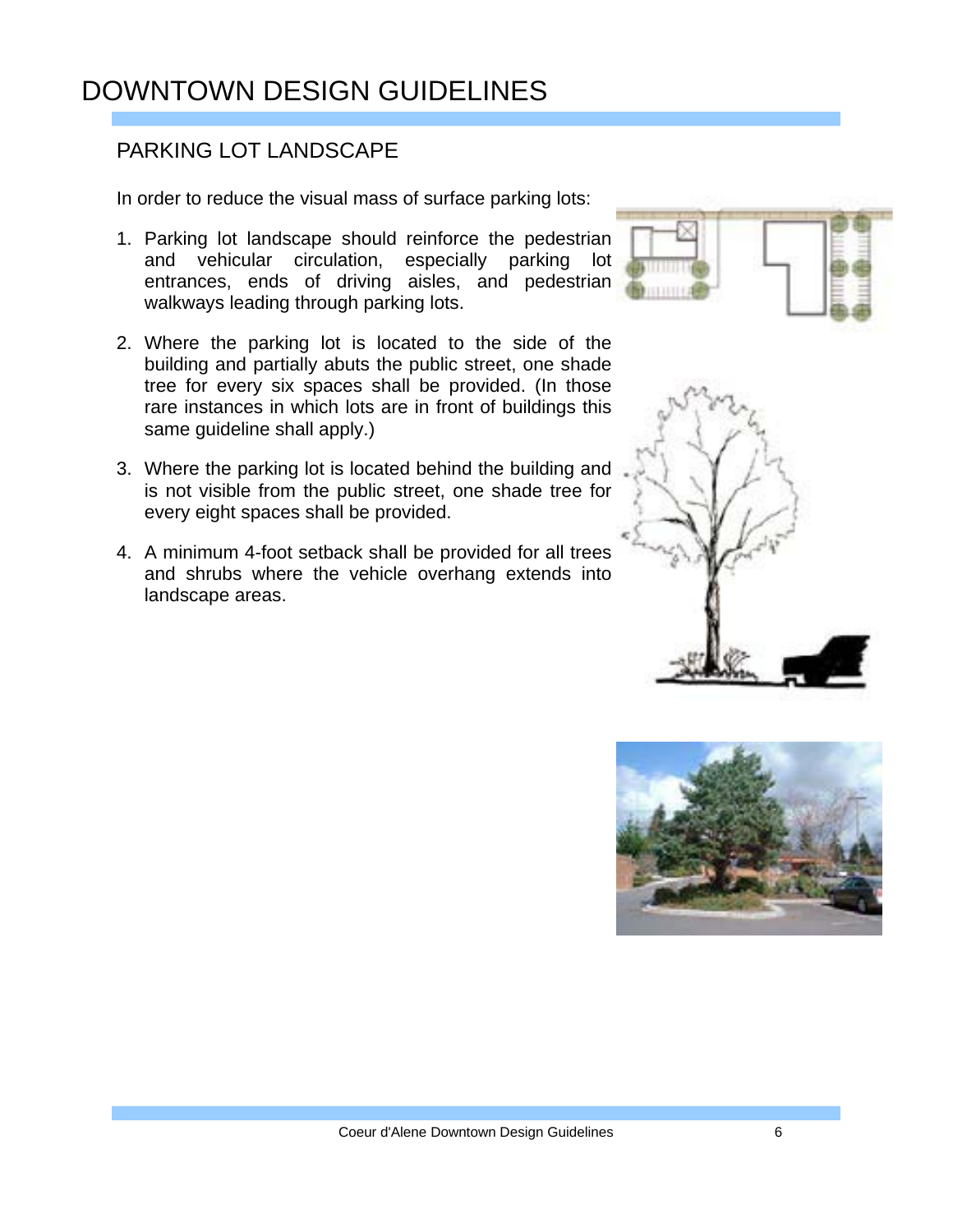#### SIDEWALK USES



In order to produce a streetscape that is safe, convenient, comfortable and appealing for people on foot:

1. Amenity Zone:

Signs, street furniture, lighting, landscaping, etc., are allowed in the amenity zone. Street trees shall be spaced 20 feet to 40 feet apart, in tree grates or 4 or 5 foot wide planted area.

2. Clear Walkway Area:

Sidewalk area shall maintain a clear 7-food dimension for pedestrian travel. Signs, street furniture, planters and other amenities shall not encroach upon the clear walkway area.

3. Storefront Area:

Sidewalk area outside the pedestrian travel area may be used for outdoor dining and/or display if an encroachment permit is obtained from the City.

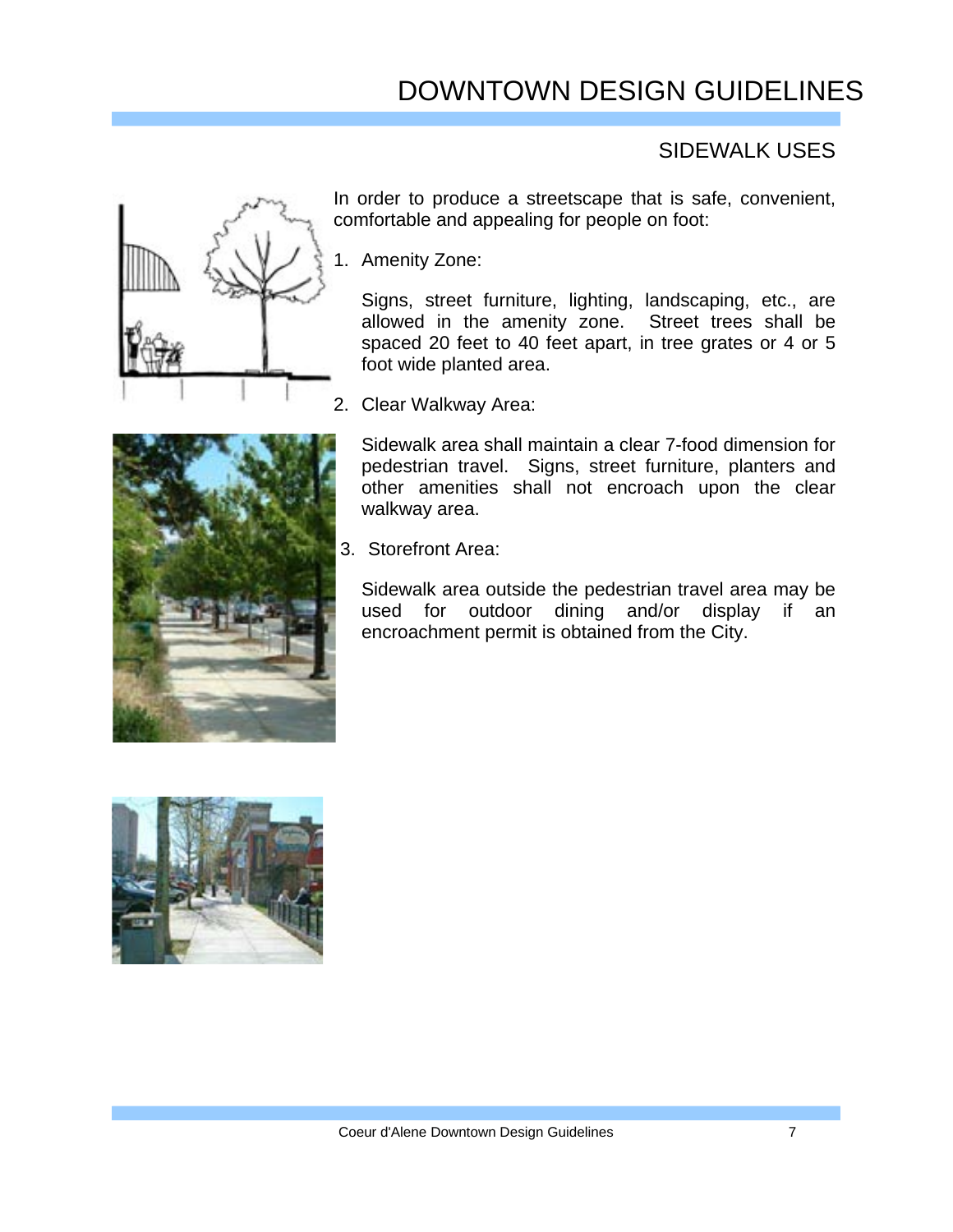#### WIDTH AND SPACING OF CURB CUTS

In order to maintain continuous uninterrupted sidewalks within the Downtown District:

- 1. Curb cuts for non-residential uses shall not exceed 24 feet for combined entry/exits for every 100 feet of street frontage.
- 2. The sidewalk pattern and material shall carry across the driveway.
- 3. Adjacent developments shall share driveways, to the greatest extent possible.
- 4. No curb cuts are allowed along Pedestrian-Oriented streets.





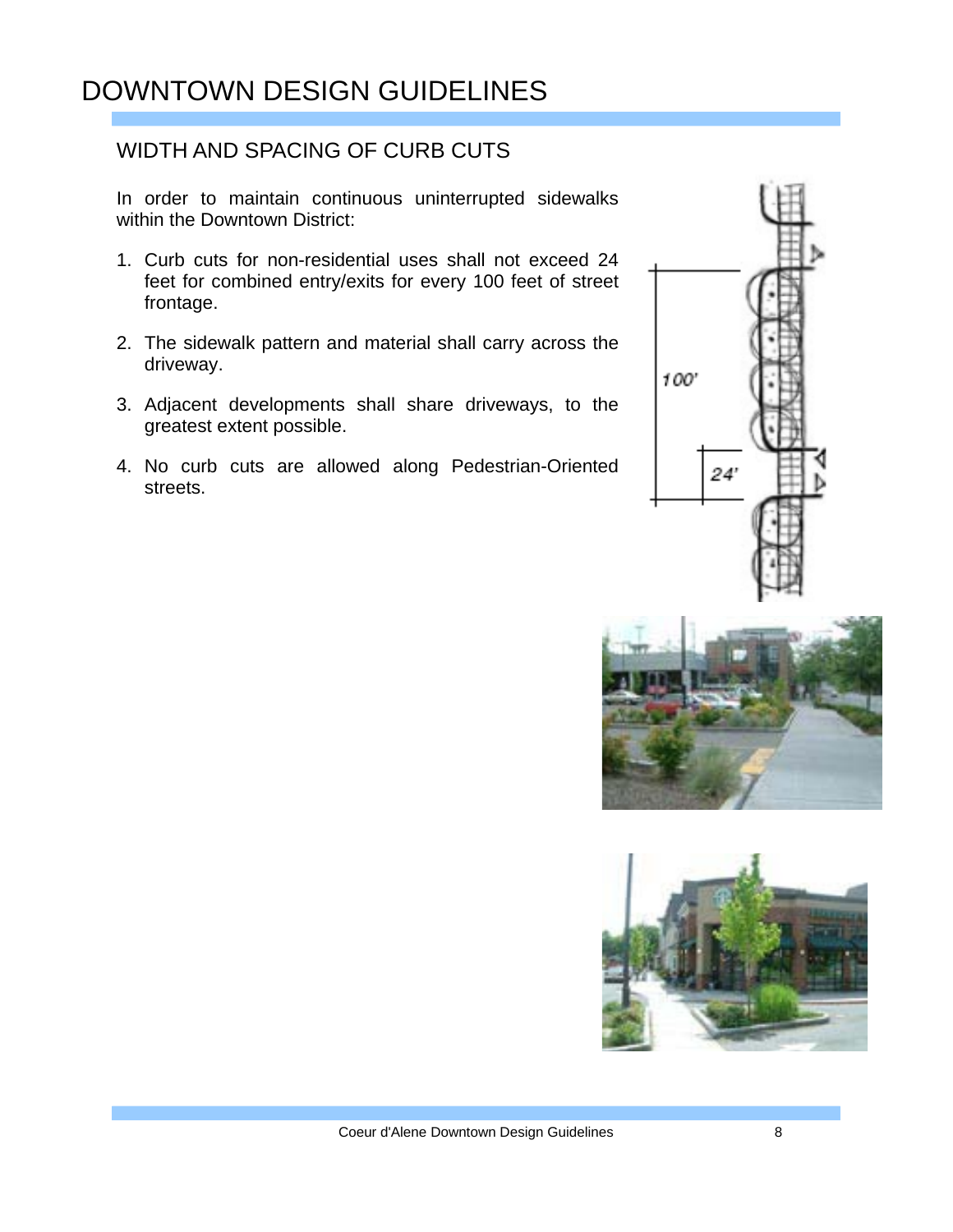#### SCREENING OF TRASH/SERVICE AREAS



In order to reduce the visual impacts of trash and service areas:

- 1. Trash and service areas shall be placed away from the public right-of-way.
- 2. Trash and service areas shall be screened from view on all sides with solid evergreen plant material or architectural treatment similar to the design of the adjacent building.
- 3. Loading and service areas shall not face any residential areas, unless no other location is possible.



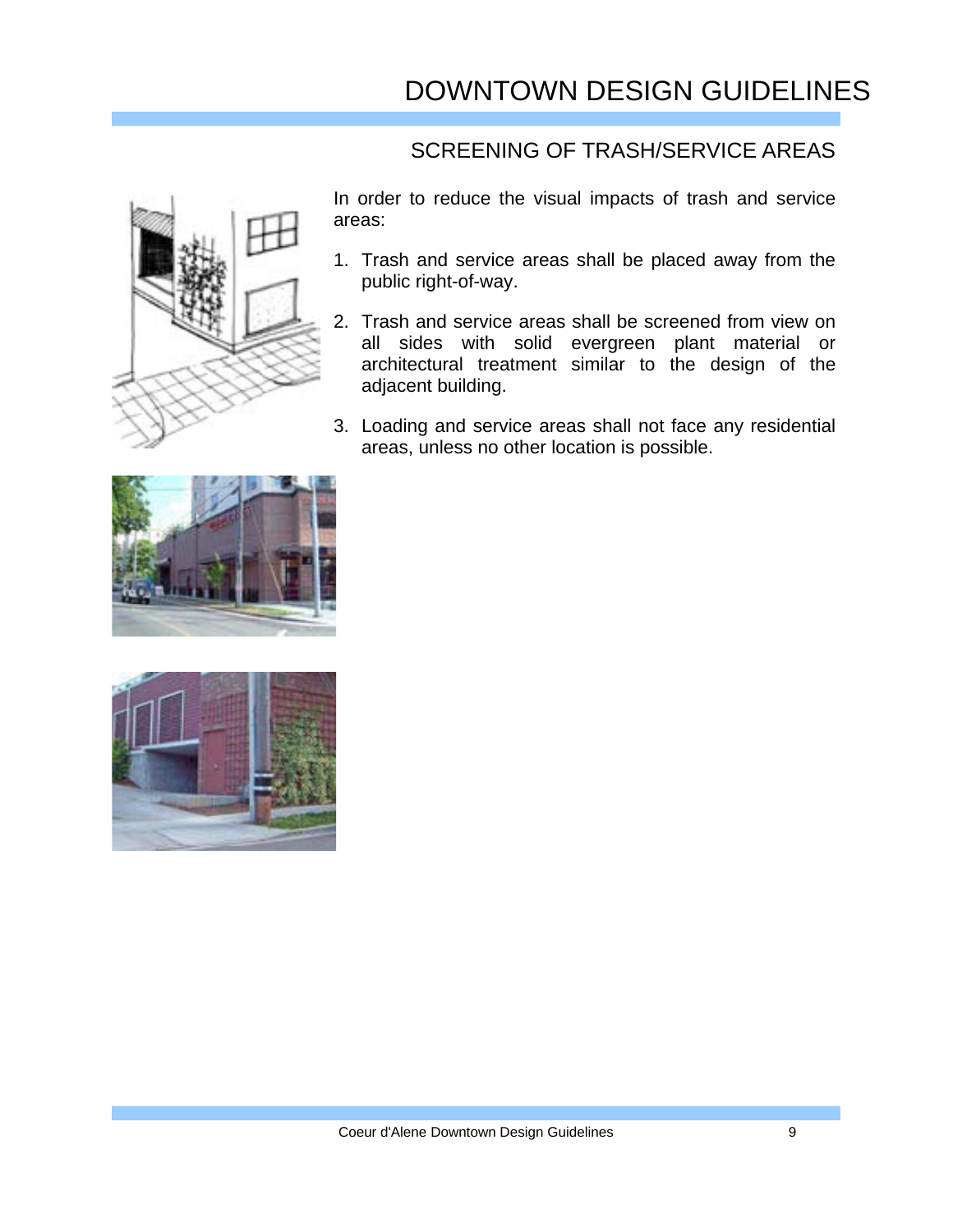#### LIGHTING INTENSITY

In order to conserve energy, prevent glare and reduce atmospheric light pollution while providing sufficient site lighting for safety and security:

- 1. All fixtures must be shielded to prevent light trespassing outside the property boundaries.
- 2. All fixtures used for site lighting shall incorporate shields to minimize up-light spill and glare from the light source.
- 3. Flashing lights are prohibited with the following exception:
	- a. Low-wattage holiday and special occasion accent lights.
- 4. Lighting directed upwards above the horizontal plane (up-lighting) is prohibited, with the exception of Government Flags.





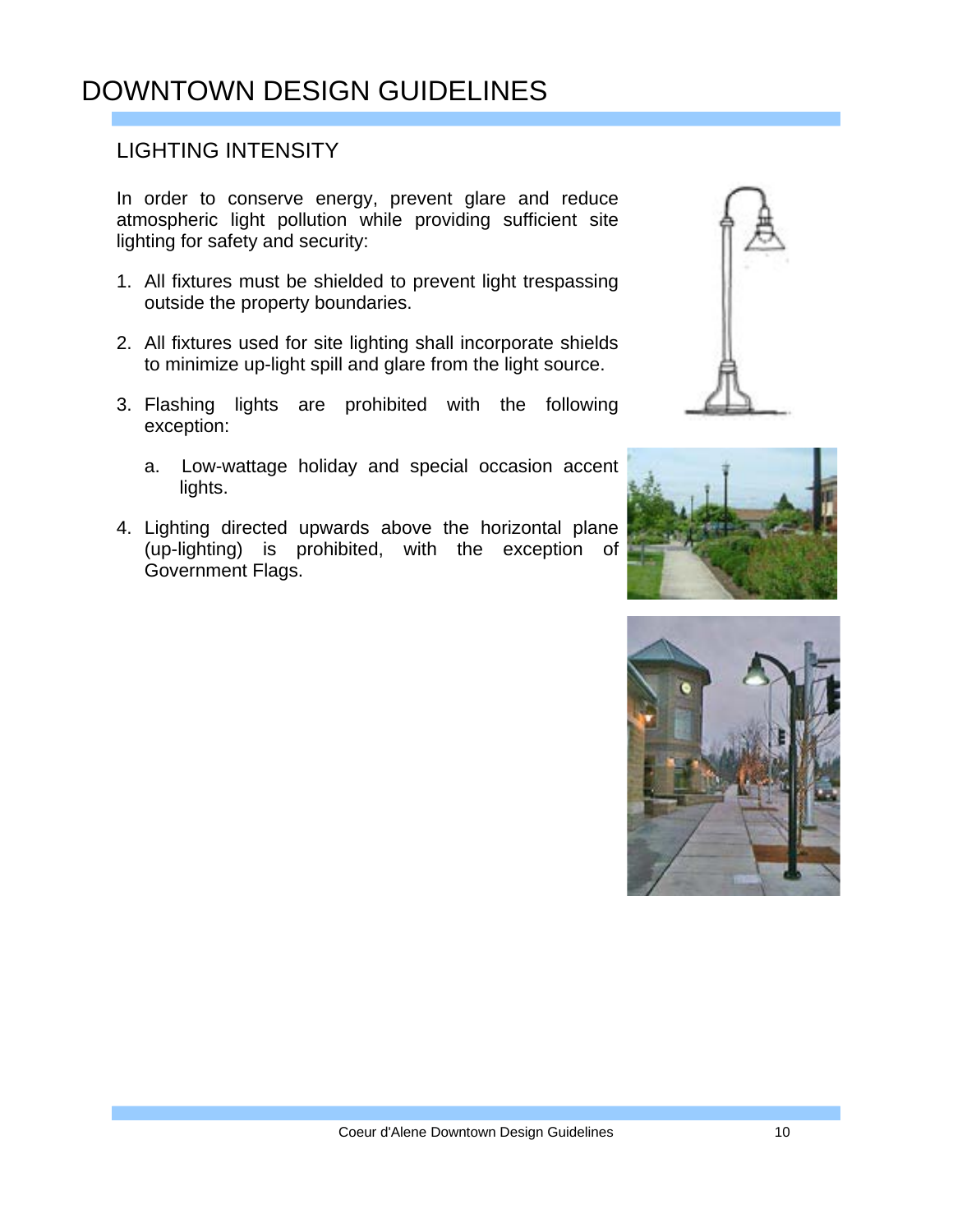#### **GATEWAYS**



In order to mark key intersections within and around the edges of the Downtown District:

- 1. At designated Gateways, there shall be a special feature provided at the corner of a site next to the street(s) and composed of at least two of the following elements:
	- a. seasonal planting
	- b. flowering specimen tree
- 





- c. artwork
- d. water feature
- e. public space
- f. unique lighting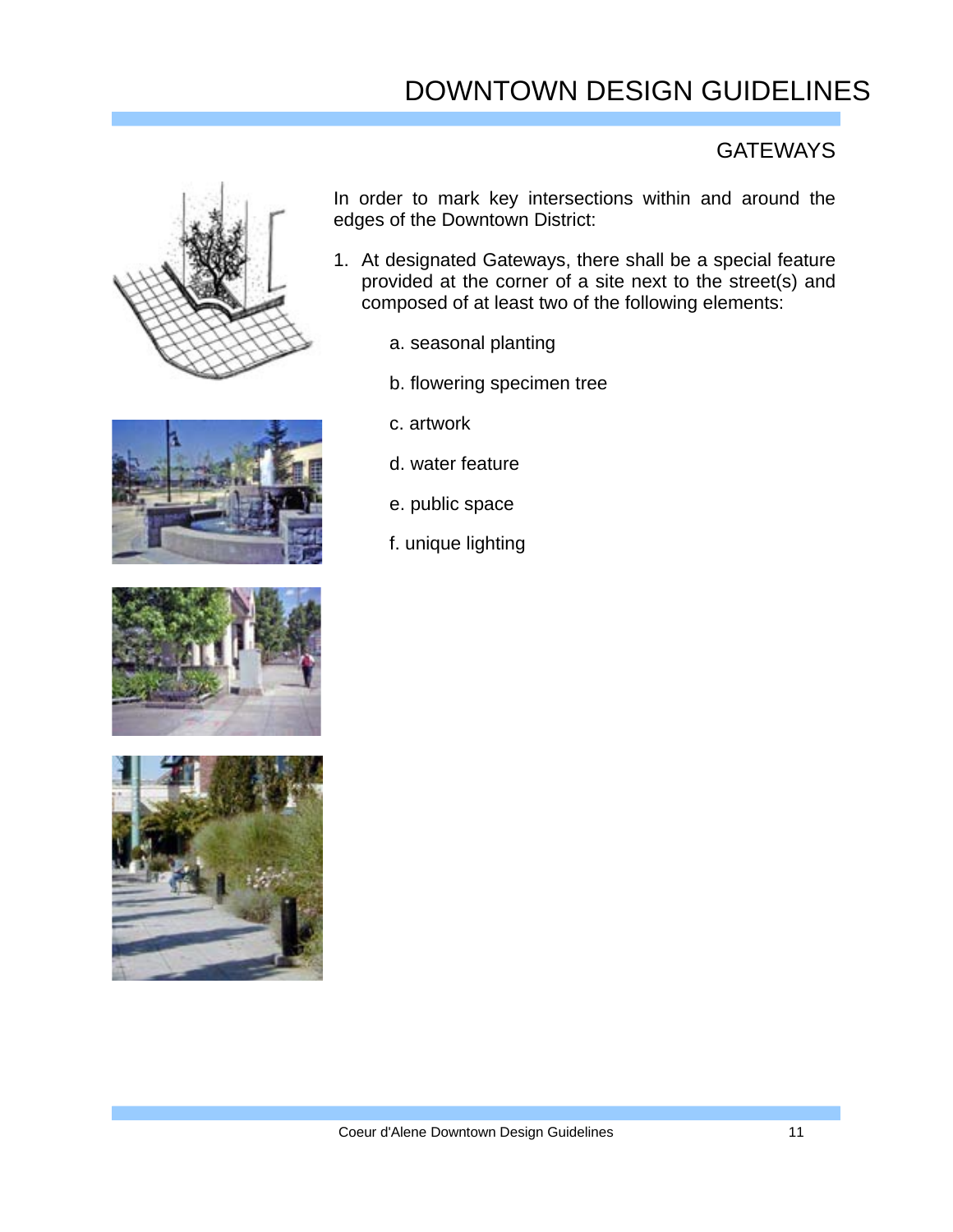#### MAXIMUM SETBACK

In order to promote a lively, pedestrian friendly sidewalk environment along Pedestrian-Oriented Streets within the downtown:

- 1. Buildings shall be set up to the back of the sidewalk, unless providing usable public space, forecourts, or vegetative screening of parking structures. Buildings may be set back from the sidewalk a maximum of 20 feet for public space or entries, or a maximum of 10 feet for vegetative screening.
- 2. Setting façades close to the street may be accomplished through base structures that extend out to the sidewalk, not necessarily the full height of the building





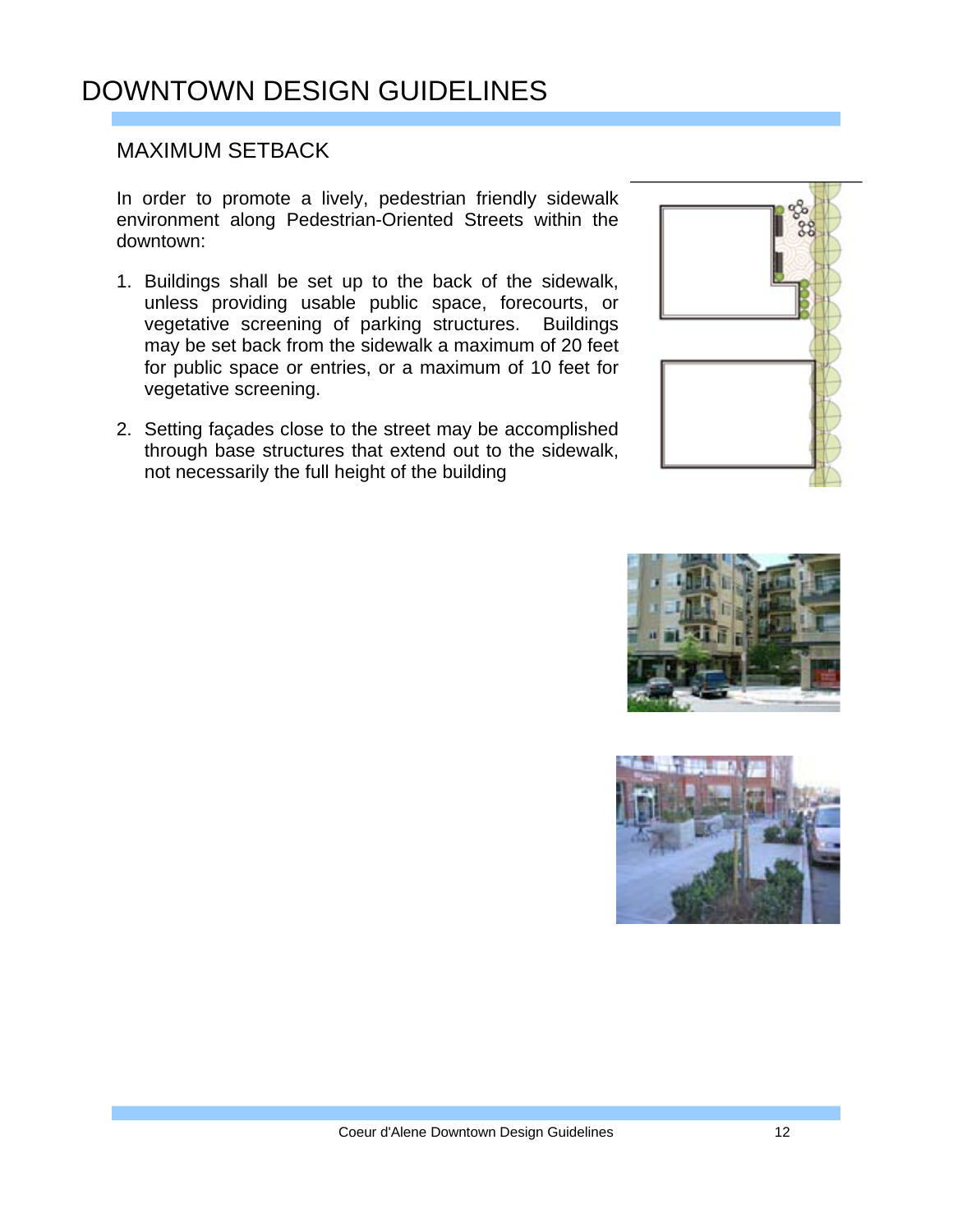#### ORIENTATION TO THE STREET



To reinforce pedestrian activity and enhance the liveliness of downtown streets through building design, the following guidelines must be met:

- 1. Buildings shall be oriented to the adjacent street, rather than to a parking lot or structure.
- 2. The façade nearest the sidewalk should incorporate windows, entrances, canopies and other features (see the following building design guidelines).



3. Primary building entries should face the street. If the doorway does not face the street, a clearly marked and well-maintained path shall connect the entry to the sidewalk.

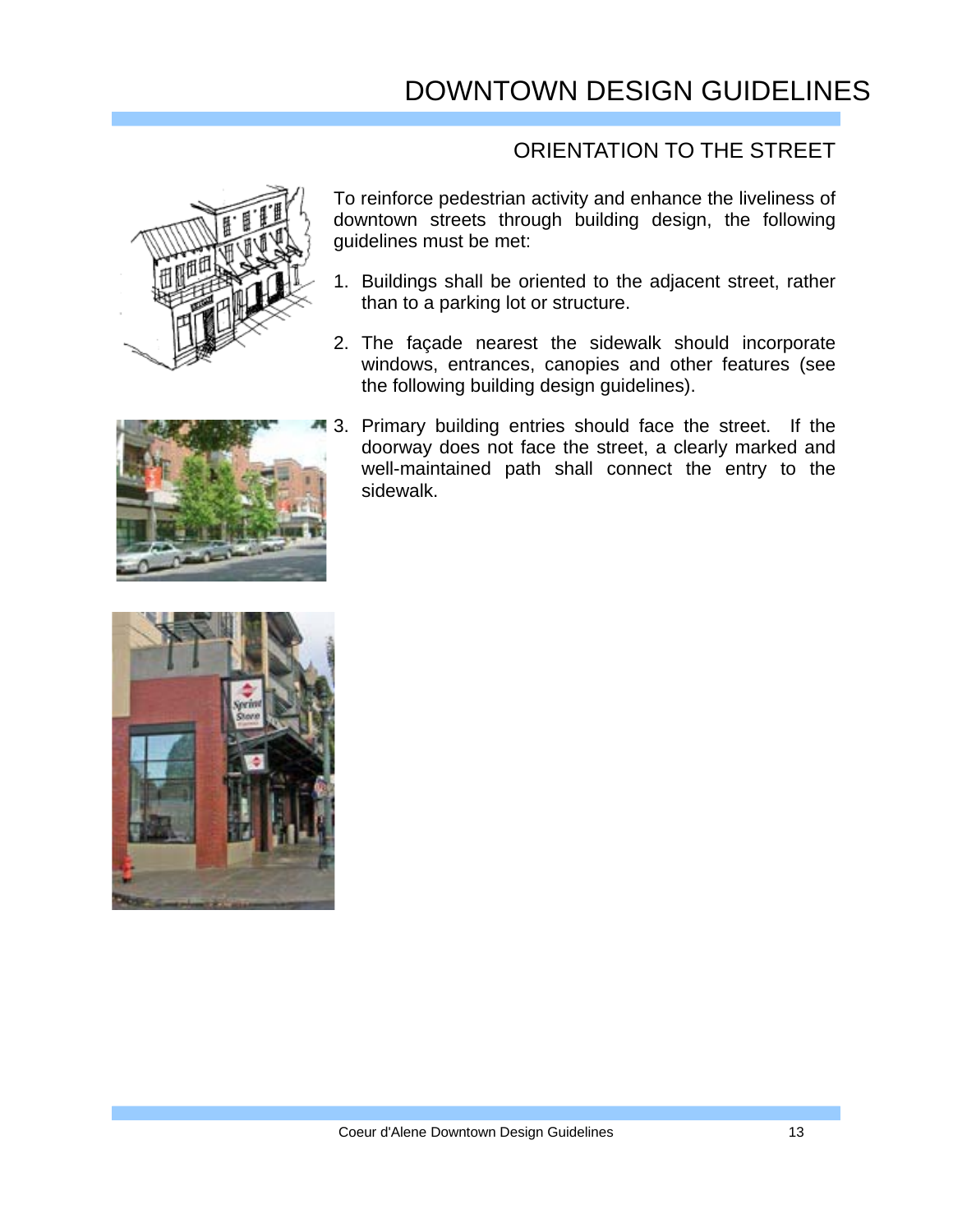#### ENTRANCES

In order to ensure that building entrances are welcoming to pedestrians, easily identifiable and accessible from streets and sidewalks, the following guidelines must be met:

- 1. The principal entry to the building shall be marked by two or more of the following elements:
	- a. recess
	- b. forecourt
	- c. projecting canopy
	- d. portico with distinctive roof form
	- e. taller bay
	- f. clerestory and/or side windows
	- g. other feature, as approved, that meets the intent.
- 2. Some form of weather protection (wind, sun, rain) shall be provided at the entrance to the buildings. This can be combined with the method used to achieve visual prominence.







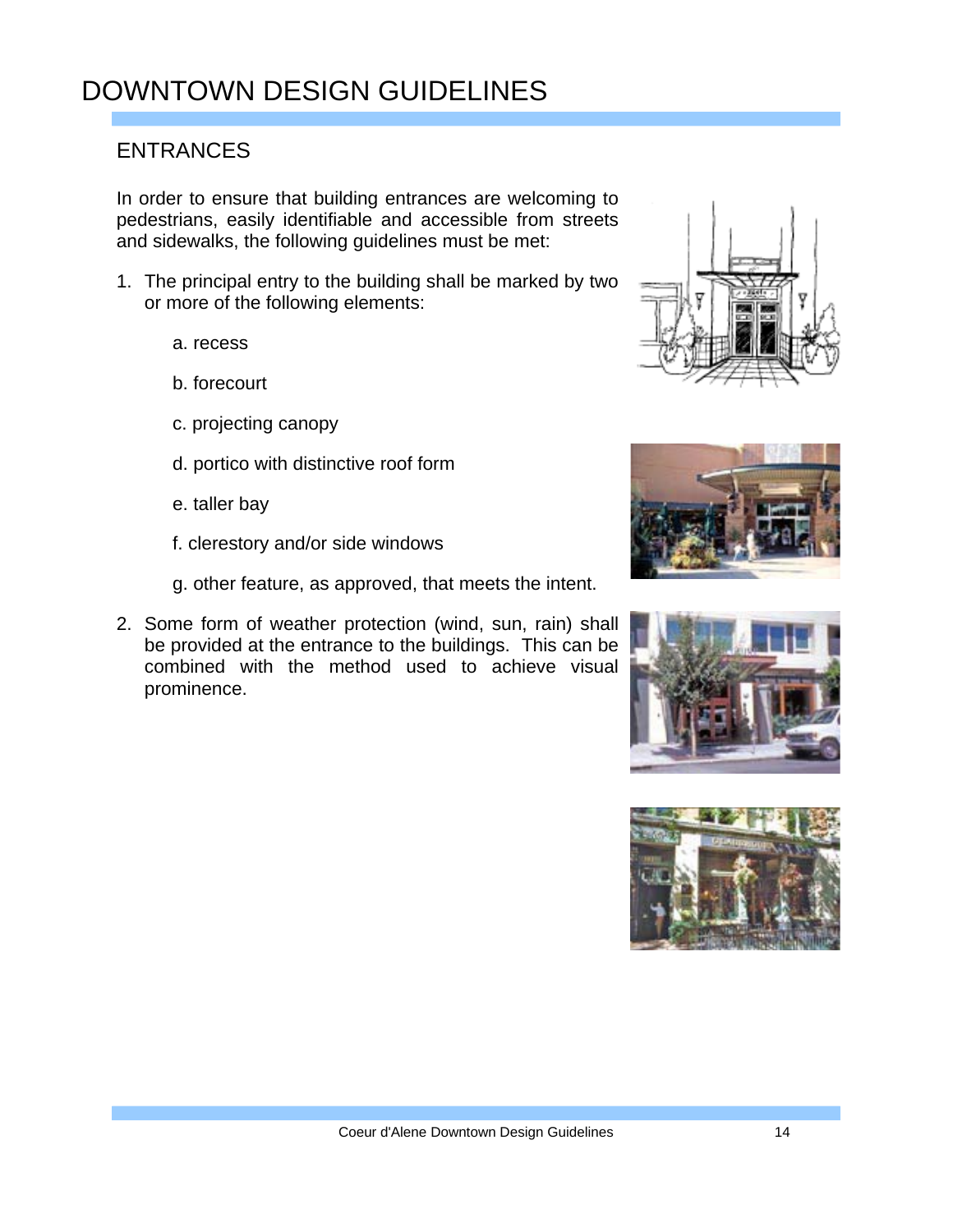#### MASSING







To reduce the bulk of taller buildings and maintain pedestrian scale by providing a sense of "base," "middle," and "top," the following guidelines must be met:

1. Top:

 The "top" of the building shall emphasize a distinct profile or outline with elements such as projecting parapets, cornices, upper level setbacks, or pitched rooflines.

2. Middle:

 The "middle" of the building must be made distinct by change in material or color, windows, balconies, step backs, or signage.

3. Base:

 Buildings shall have a distinct "base" at the ground level, using articulation and materials such as stone, masonry, or decorative concrete. Distinction may also be defined by the following:

- a. windows
- b. details
- c. canopies
- d. bays
- e. overhangs
- f. masonry strips and cornice lines

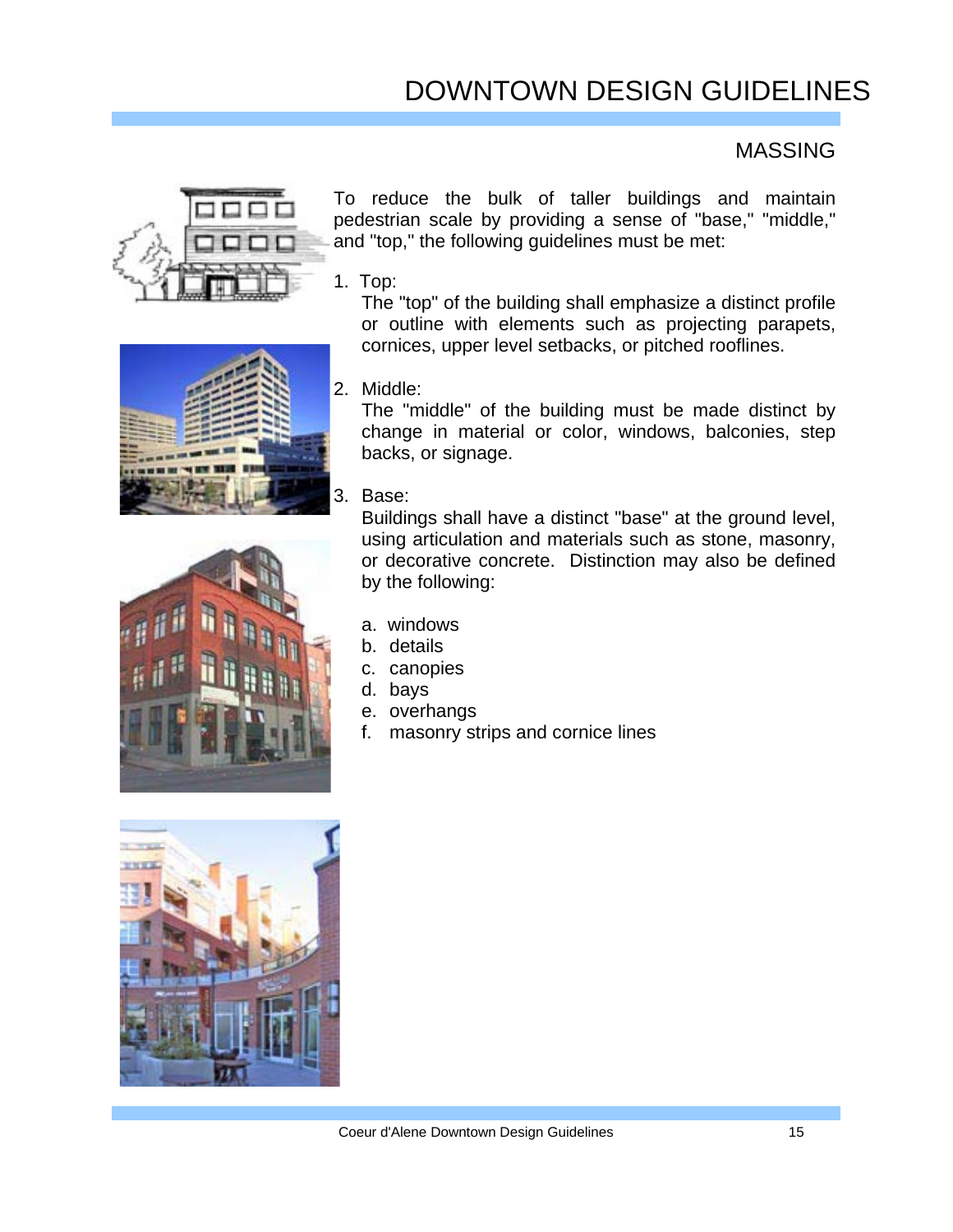#### GROUND LEVEL DETAILS

To reinforce the character of the streetscape by encouraging the greatest amount of visual interest along the ground level of buildings facing downtown streets.

belt course

medallion

tilework

plinth

sill

1. The ground-floor, street-facing façades of commercial and mixeduse buildings shall incorporate at least five of the following elements:

a. Kickplates for storefront flower basket and lighting window

- b. Projecting sills
- c. Pedestrian scale signs
- d. Canopies or Awnings
- e. Plinth
- f. Pilasters
- g. Ornamental tile work
- h. Medallions
- i. Belt courses
- j. Cornice
- k. Containers for seasonal planting
- l. Lighting or hanging baskets supported by ornamental brackets
- m. Pedestrian-scale signs or signs painted on windows
- n. An element not listed here, as approved, that meets the intent.



kickplate

bedestrian sign

minimining as in structured and a continuous and a continuous and a continuous and a continuous and a continuous

٤

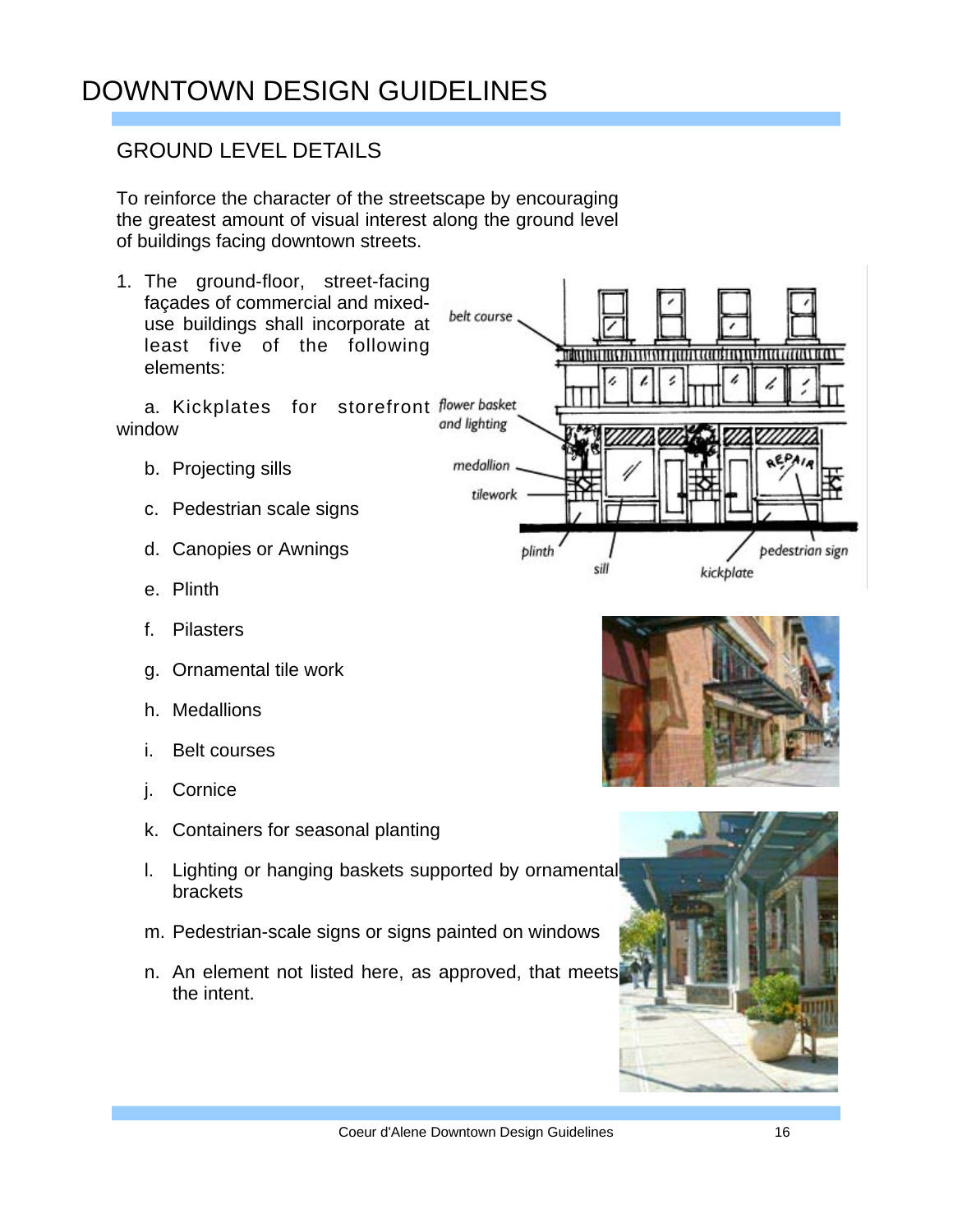#### GROUND FLOOR WINDOWS

To provide visual connection between activities inside and outside the building:

- 1. The ground level façades of buildings that are oriented to particular streets shall have transparent windows between an average of 2 feet and 10 feet above grade, according to the following:
	- a. Pedestrian-Oriented Streets: minimum of 60% transparency
	- b. Vehicular-Oriented Streets: minimum of 40% transparency
	- c. Along Other Streets: minimum of 20% transparency
- 2. To qualify as transparent, windows shall not be mirrored glass or darkly tinted glass.
- 3. Where transparency is not provided, the façade should comply with the guidelines under section "Treating Blank Walls."





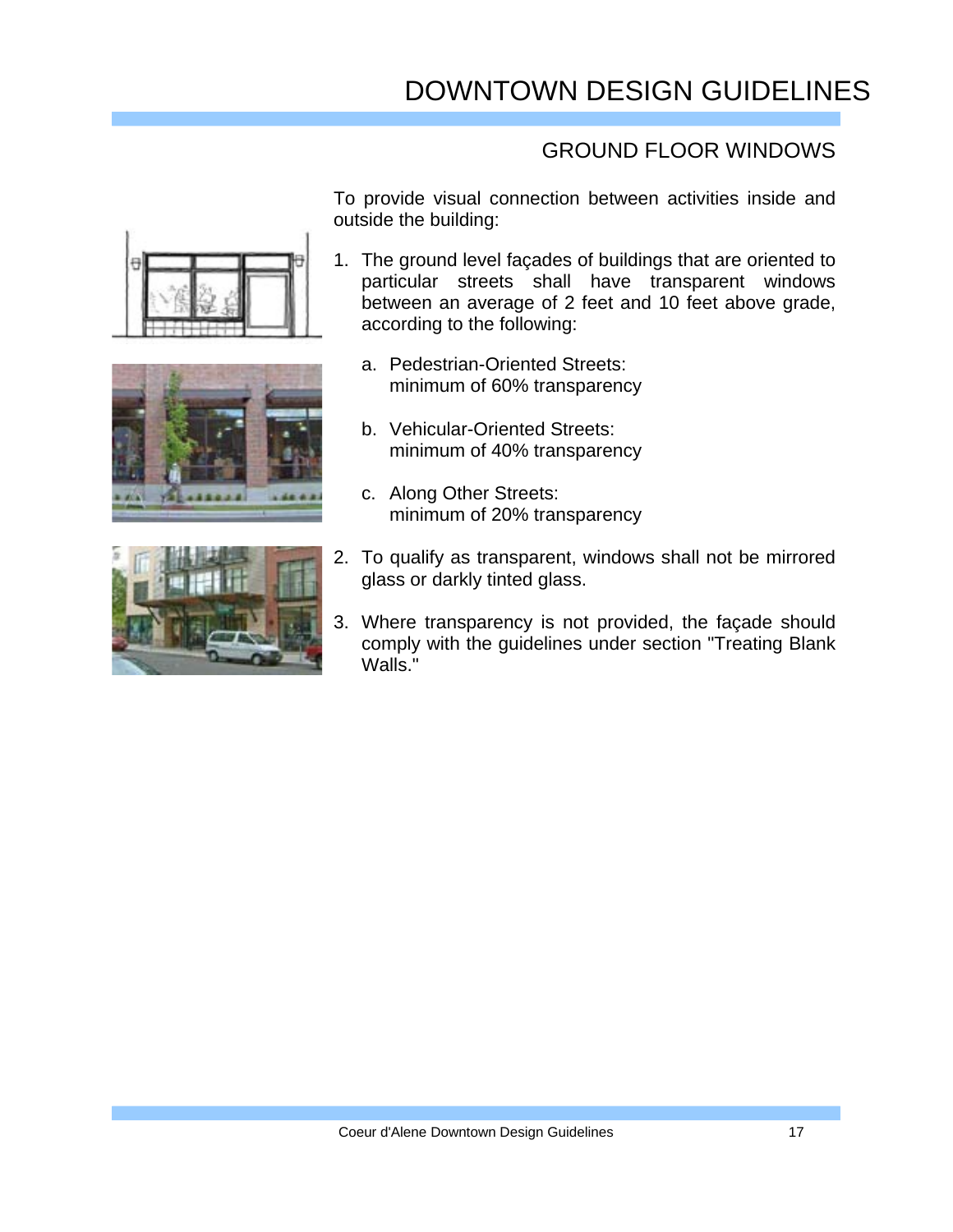#### WEATHER PROTECTION

To provide pedestrians with cover from rainfall and snow thereby making the experience of walking during inclement weather more pleasant.

- 1. The minimum depth of any canopy or awning shall be 5 feet unless limited by the building code. The vertical dimension between the underside of a canopy or awning and the sidewalk shall be at least 8 feet and no more than 12 feet.
- 2. Canopies may be constructed of any permanent, durable material, but glass and steel are strongly suggested. Internal illumination of awnings shall not be allowed unless the awning material is opaque. However, pedestrian-scale lighting and other down-lighting is allowed beneath awnings.





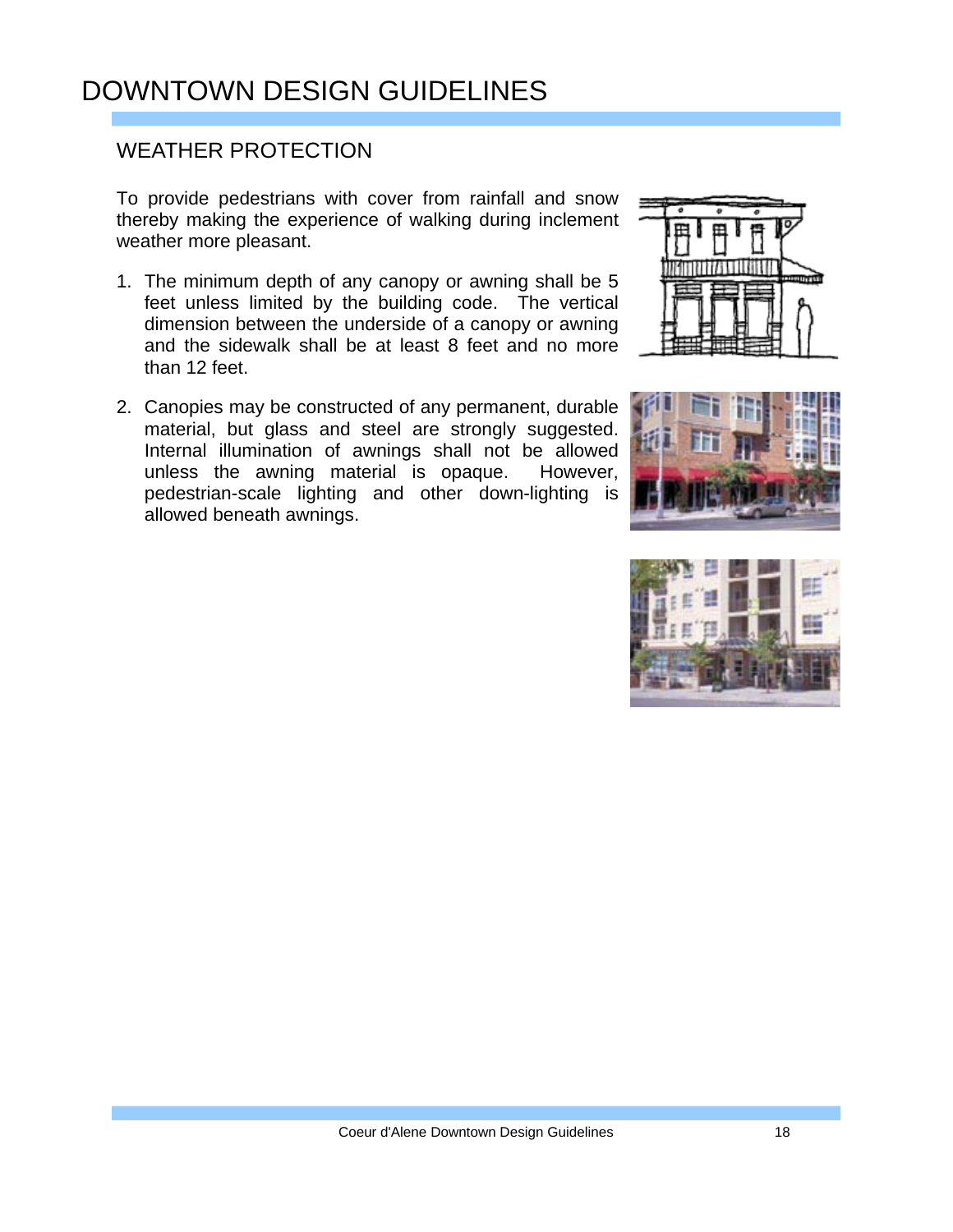#### TREATMENT OF BLANK WALLS





- 1. Walls within public view shall have windows, reveals or other architectural details.
- 2. Uninterrupted expanses of blank wall, façade or foundation longer than 30 feet shall be broken up by using two or more of the following:



- a. Vegetation: Vegetation, such as trees, shrubs, groundcover and/or vines, adjacent to the wall surface;
- b. Artwork; Artwork, such as bas-relief sculpture, mural or trellis/vine panels;
- c. Seating: Seating area with special paving and seasonal planting;
- d. Architectural details: Architectural detailing, reveals, contrasting materials or other special interest.

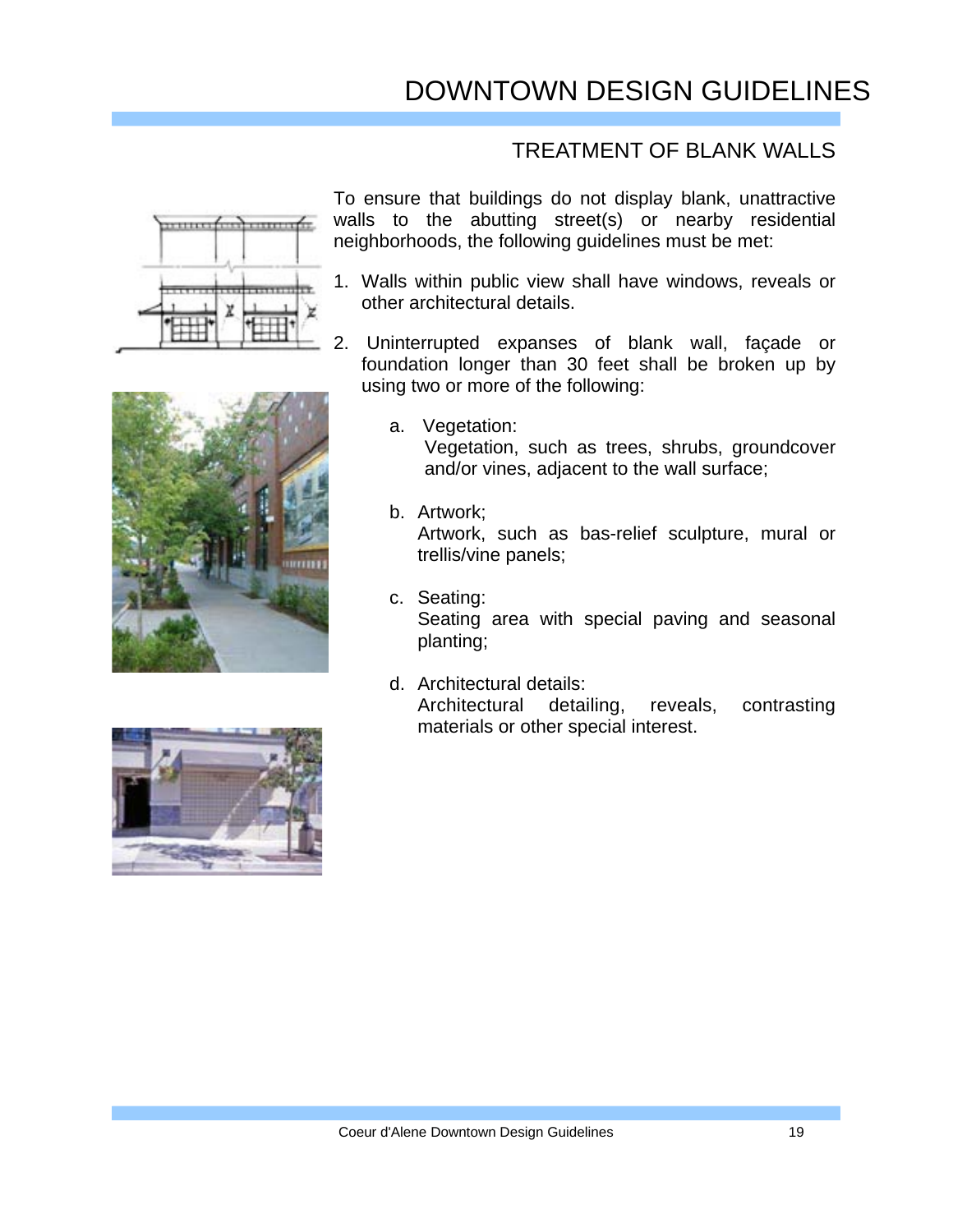#### SCREENING PARKING STRUCTURES

To reduce the visual impact of structured parking located above grade:

- 1. At ground level, free-standing parking structures shall comply with guidelines, addressed under "Weather Protection" and "Ground Level Details."
- 2. Street-facing façades of parking levels within the building as well as ground levels of free-standing parking structures should be screened or treated architecturally. Treatment should allow the levels to appear more like a typical floor, rather than open slabs with visible cars and ceiling lights. Architectural treatment shall require two or more of the following:
	- a) Square openings, rather than horizontal
	- b) Planting designed to grow on the façade
	- c) Louvers
	- d) Expanded metal panels
	- e) Decorative metal grills
	- f) Spandrel (opaque) glass
	- g) Other devices, as approved, that meet the intent







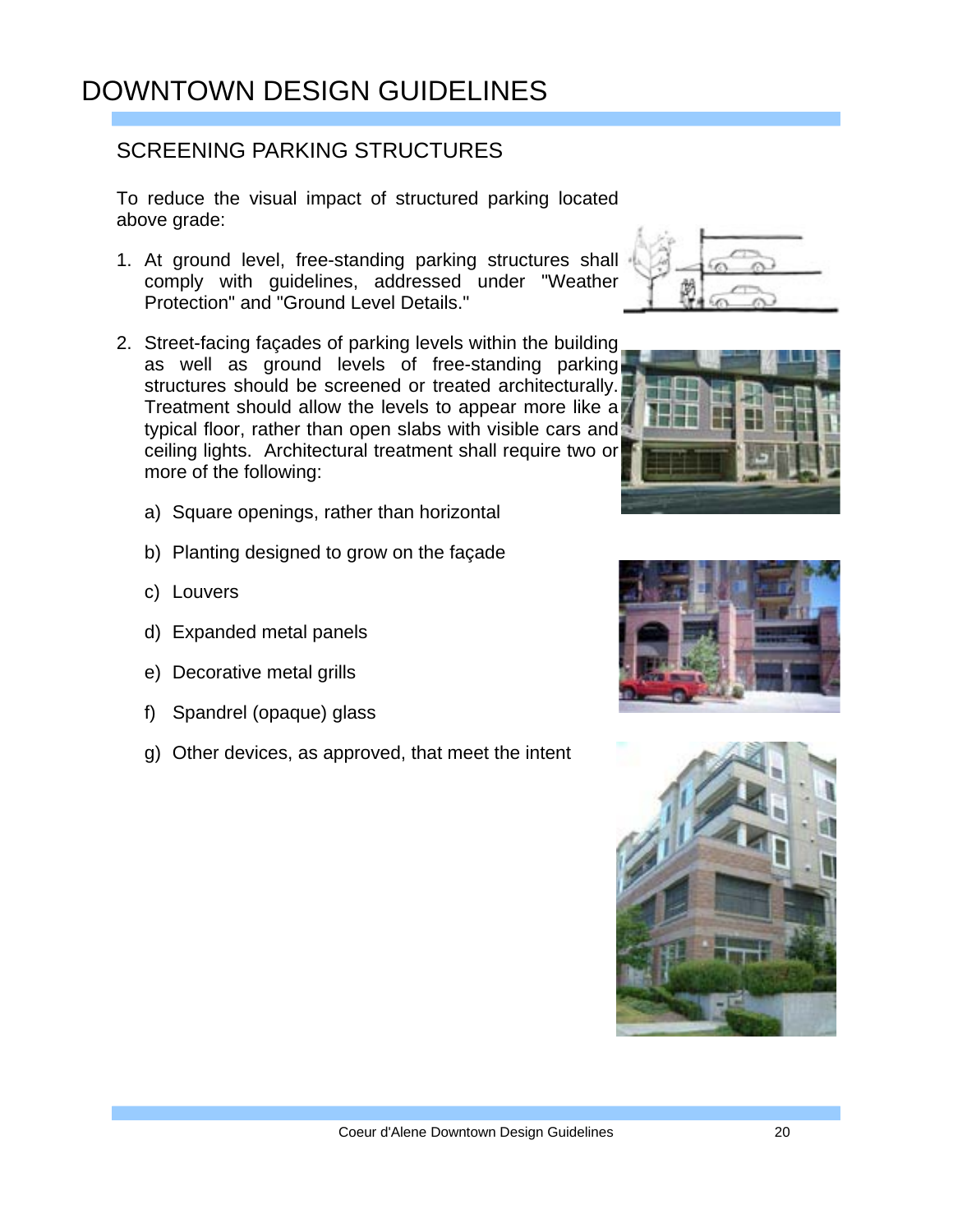#### ROOF EDGE



In order to ensure that rooflines present a distinct profile and appearance for the building and expresses the neighborhood character, the following guidelines must be met:

- 1. Buildings with pitched roofs shall have a minimum slope of 4:12 and maximum slope of 12:12.
- 2. Buildings with flat roofs shall have projecting cornices to create a prominent edge when viewed against the sky.

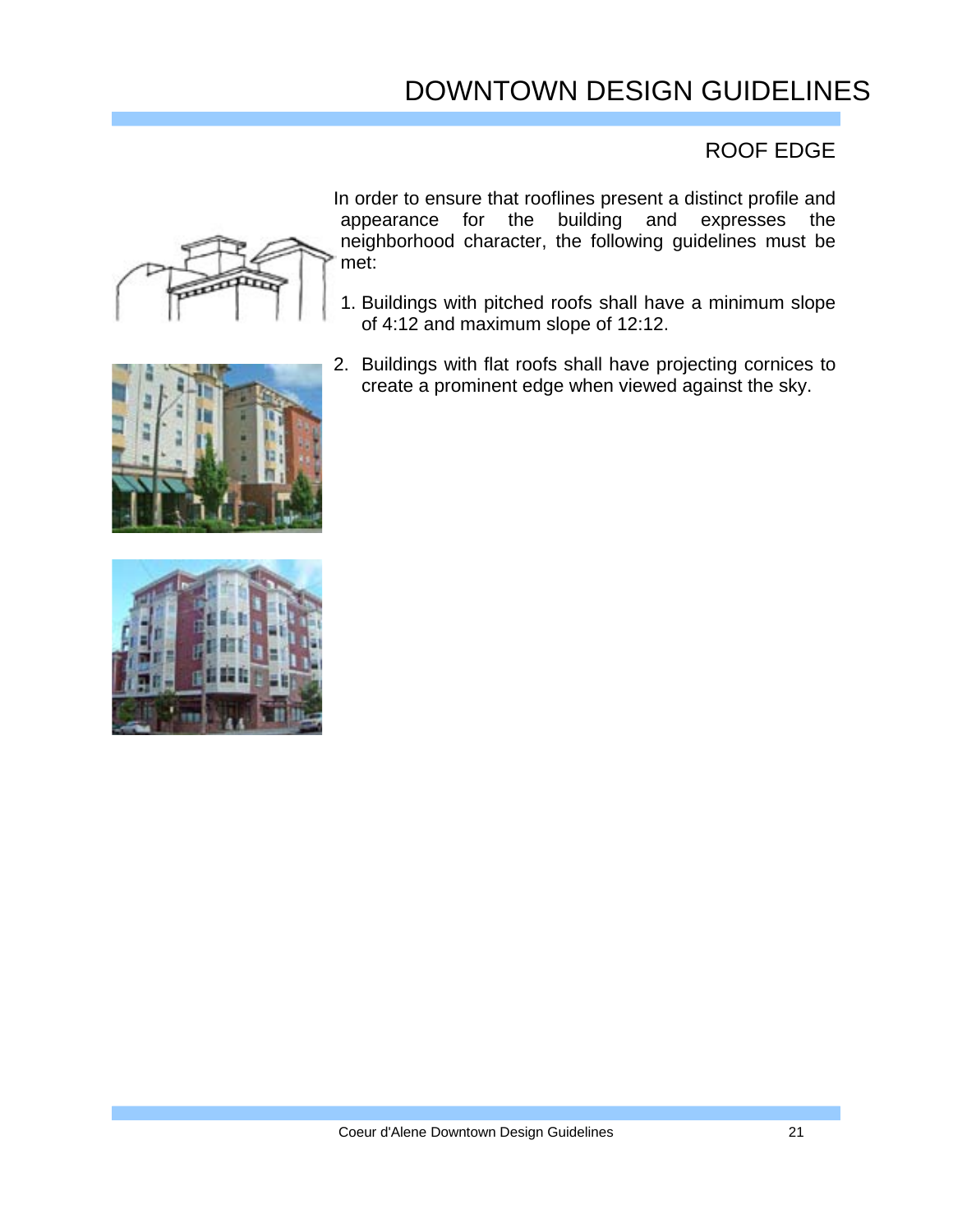#### SCREENING OF ROOFTOP MECHANICAL EQUIPMENT

In order to screen rooftop mechanical and communications equipment from the ground level of nearby streets and residential areas, the following requirements must be met:

- 1. Mechanical equipment must be screened by extended parapet walls or other roof forms that are integrated with<br>the architecture of the building. Painting rooftop the architecture of the building. equipment or erecting fences are not acceptable methods of screening rooftop equipment.
- 2. Any rooftop mounted voice/data transmission equipment shall be integrated with the design of the roofs, rather than being simply attached to the roof-deck.







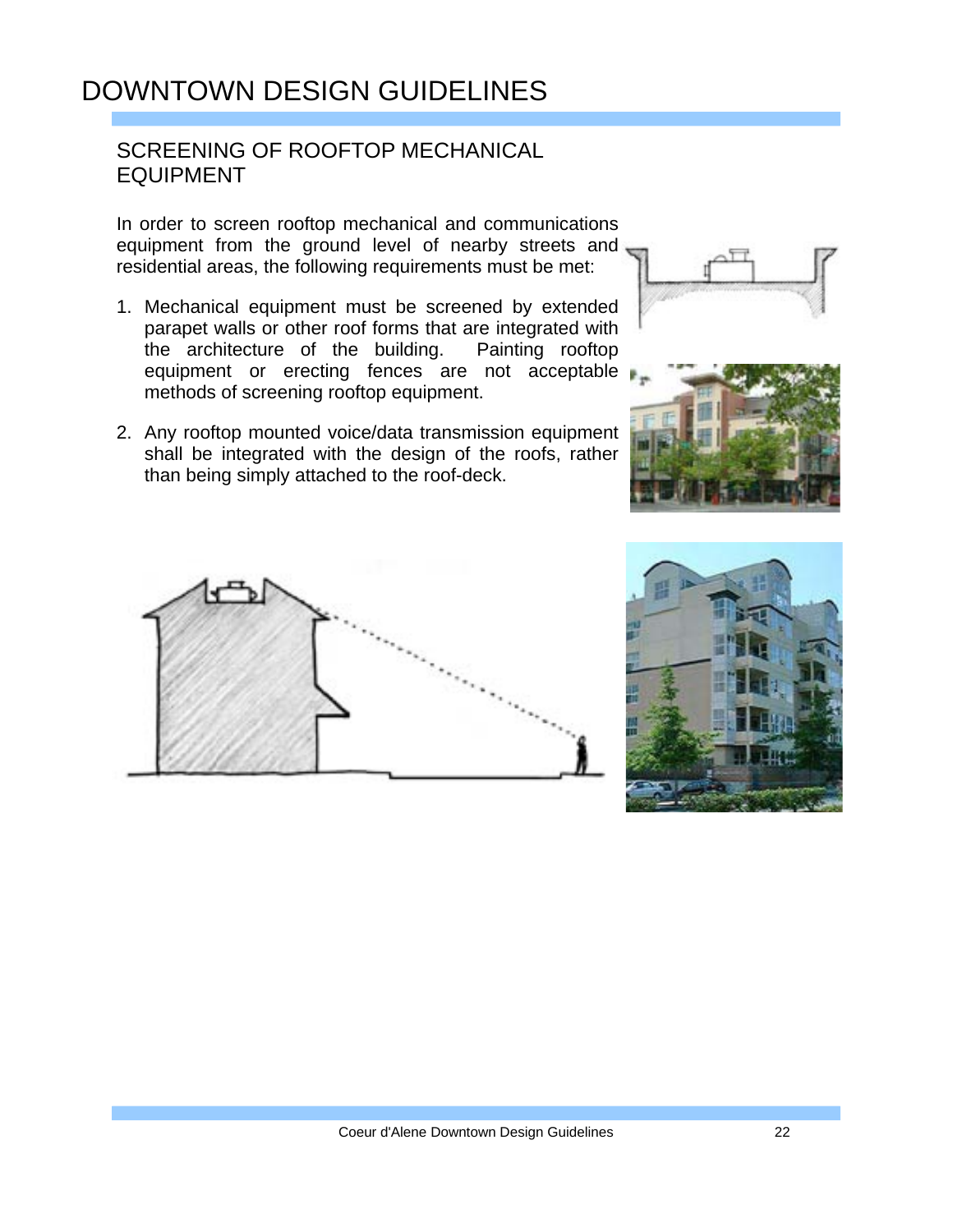#### UNIQUE HISTORIC FEATURES



In order to retain the unique character of the neighborhood and businesses, the following guidelines must be met:

- 1. Retaining Major Elements in Renovation or Redevelopment
- 2. Relating New Construction to Context

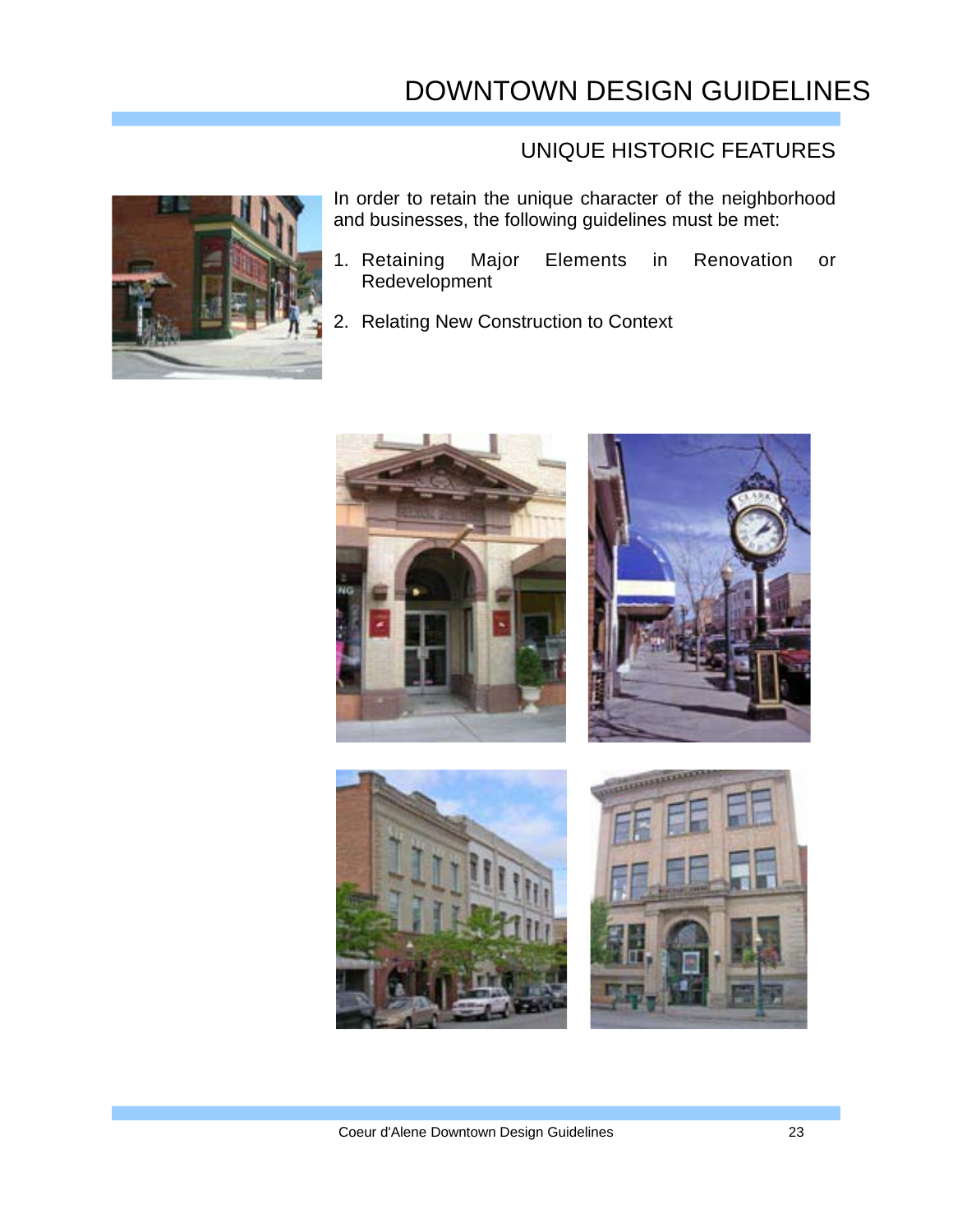#### INTEGRATION OF SIGNS WITH ARCHITECTURE

In order to ensure that signage is part of the overall design of a project, the following guidelines must be met:

1. Sign Plan:

The design if buildings and sites shall identify locations and sizes for future signs. As tenants install signs, such signs shall be in conformance with an overall sign plan that allows for advertising which fits with the architectural character, proportions, ad details of the development. The sign plan shall indicate location, size, and general design.

2. Signs shall not project above the roof, parapet, or exterior wall.